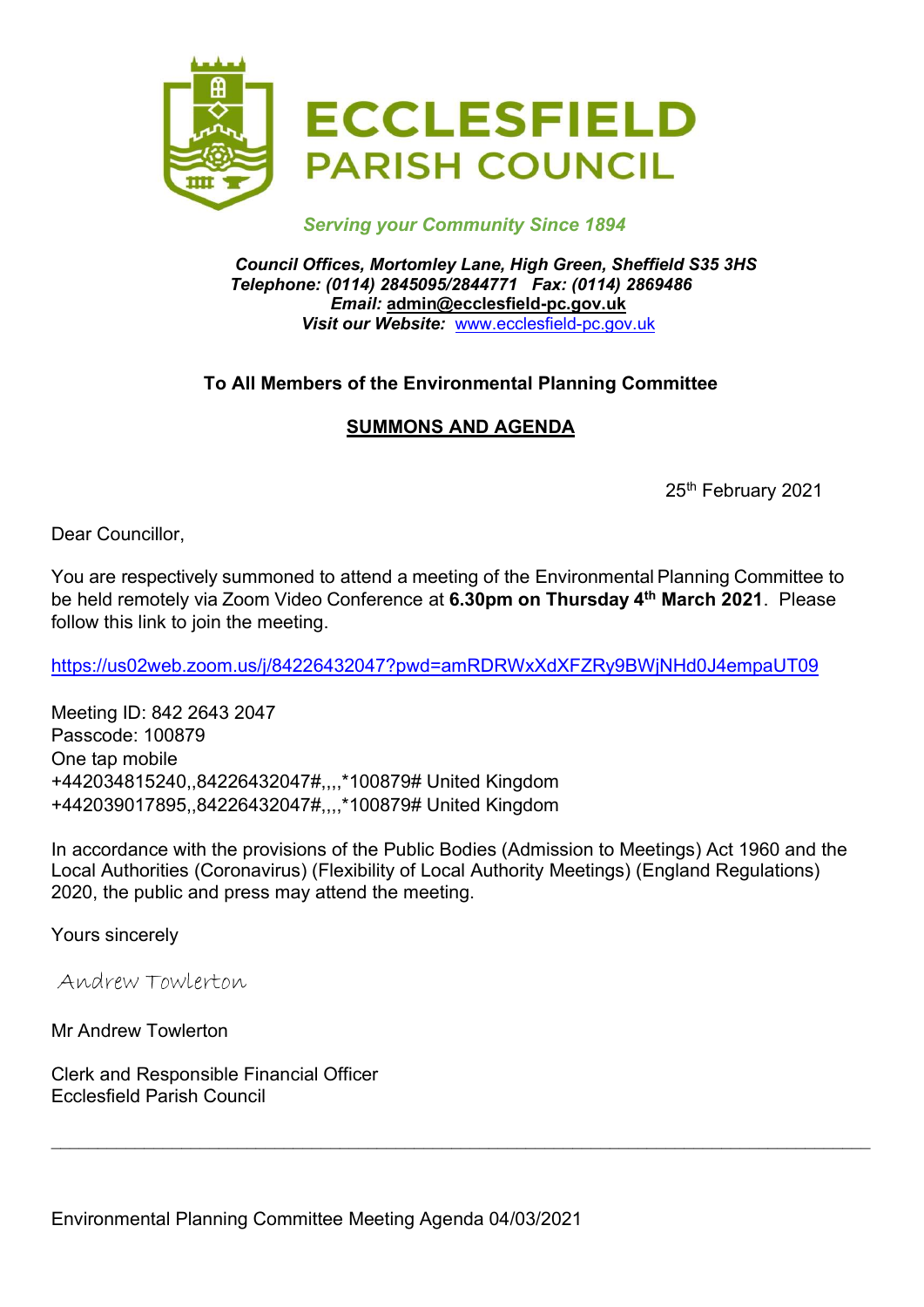### Committee Membership

Councillor Alan Hooper (Chairman), Councillor David Ogle (Vice Chairman), Councillor John Brownrigg (ex officio), Councillor John Housley (ex officio) and Councillor Carol Levery.

\*Substitute members may be appointed in accordance with Standing Order 4v.

# Chairman's Announcement

Prior to the commencement of the meeting, the Chairman will outline the procedure for this remote meeting to ensure that the meeting is effective and lawful including:

- Councillors must observe the Council's Code of Conduct during the meeting.
- Voting procedure.
- Public session and exclusion of the press and public procedures.
- Anyone wishing to record is asked to let the Chairman of the meeting know prior to the start of the meeting. The meeting is being recorded by the Council for the purposes of aiding the taking of minutes.
- All Councillors present are required to state their name prior to the commencement of the meeting.

# AGENDA

### 2020/116 (EP). Apologies and Reasons for Absence

To note apologies and approve reasons for absence.

#### 2020/117 (EP). Declarations of Interest

To consider any requests for dispensation.

To note any declaration or interests not already declared under the members Code of Conduct or members register of Disclosable Pecuniary Interests.

#### 2020/118 (EP). Exclusion of Press and Public

To consider the exclusion of the Press and Public in accordance with Public Bodies Admission to Meetings Act 1960 Section 1 (2) as amended due to the confidential nature of the business to be transacted.

#### 2020/119 (EP). Public Participation Session

To receive questions from members of the public under the direction of the Chairman and in accordance with the Council's Standing Orders. (standing order 3 states that the public participation session will be for no more than 15 minutes and a member of the public shall not speak for more than 3 minutes).

Members of the public should please note that the Council reserves the right to respond in writing if any matter requires further research or consideration and that reports should be submitted in writing before the meeting so they can be dealt with under correspondence.

Environmental Planning Committee Meeting Agenda 04/03/2021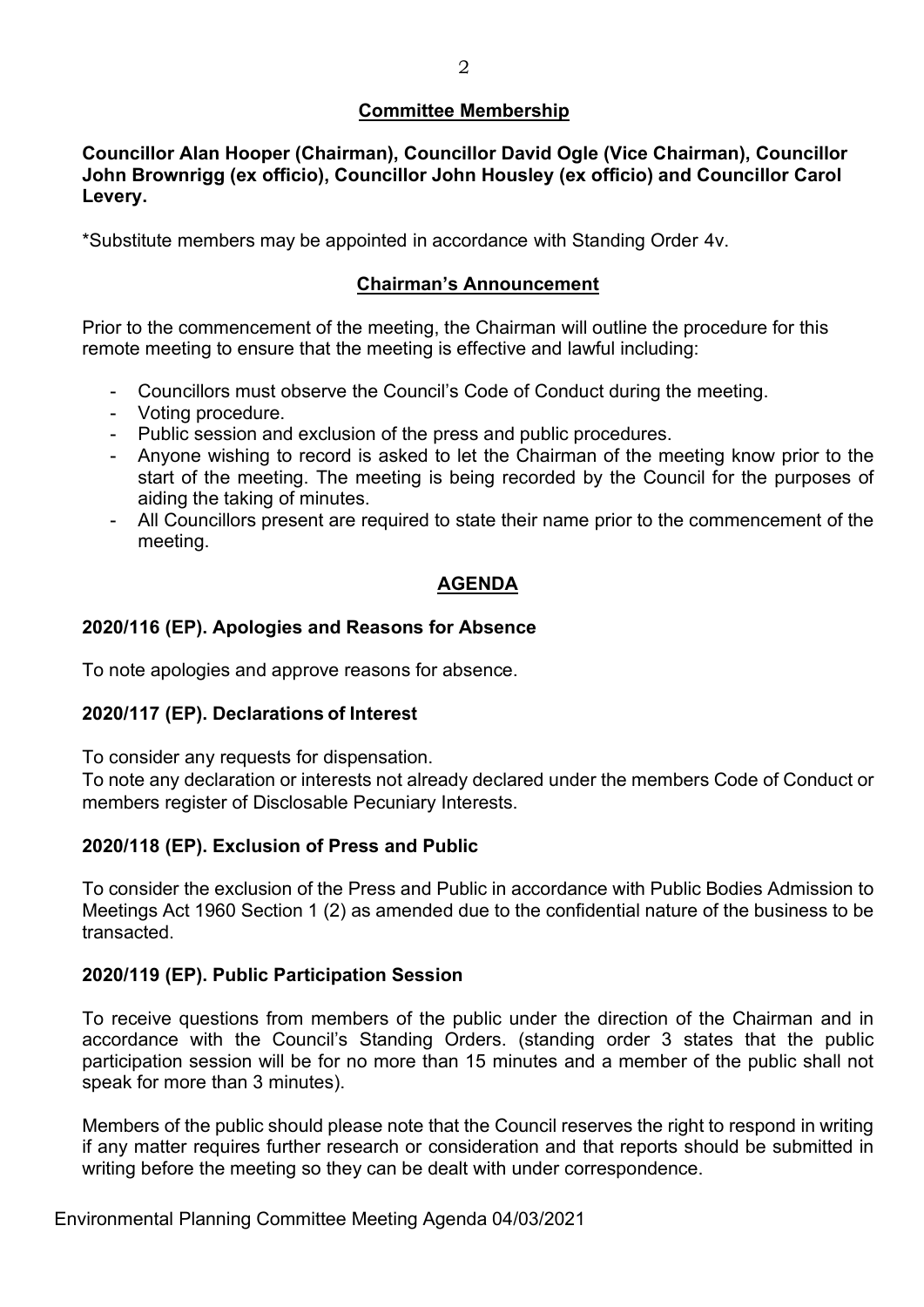### 2020/120 (EP). Environmental Planning Minutes

To consider the draft Minutes, including actions, of the Environmental Planning Committee meeting held on 4<sup>th</sup> February 2021 and 18<sup>th</sup> February 2021 (attached as item 120a & 120b).

### 2020/121 (EP). Planning Matters

121.1 To note and consider the list of planning applications for comment since the last meeting and any delegated to the Admin Officer in accordance with Council Policy.

| <b>Date</b><br>Received | <b>Planning</b><br>Reference | <b>Site Location</b>                                                      | <b>Brief Description of Proposal</b>                                                                                                                                                                                                                                   | <b>Date Comments</b><br><b>Due</b> |
|-------------------------|------------------------------|---------------------------------------------------------------------------|------------------------------------------------------------------------------------------------------------------------------------------------------------------------------------------------------------------------------------------------------------------------|------------------------------------|
| 12/02/2021              | 21/00266/FUL                 | <b>Quality Hotel, Sheffield</b><br>North, Lane End,<br>Sheffield, S35 3UH | Use of hotel (Use Class C1) as<br>44 social housing dwellings<br>(Use Class C3)                                                                                                                                                                                        | 04/03/2021                         |
| 15/02/2021              | 21/00503/FUL                 | Land Adjacent 9,<br>Heyhouse Way,<br>Sheffield, S35 3AP                   | Erection of dwellinghouse with<br>integral garage                                                                                                                                                                                                                      | 05/03/2021                         |
| 17/02/2021              | 21/00579/FUL                 | 77 Sundew Gardens,<br>Sheffield, S35 4DQ                                  | Erection of first floor side<br>extension over attached garage<br>of dwellinghouse                                                                                                                                                                                     | 09/03/2021                         |
| 17/02/2021              | 21/00537/FUL                 | 44 Mortomley Close,<br>Sheffield, S35 3HZ                                 | Demolition of existing<br>garage/outbuilding and rear<br>conservatory and erection of<br>two storey side extension, rear<br>single storey extension and<br>construction of additional<br>vehicular entrance with electric<br>gates, new wall and hard<br>standing area | 09/03/2021                         |
| 17/02/2021              | 21/00587/FUL                 | 5 Backfield Rise,<br>Sheffield, S35 2YR                                   | Demolition of garage and<br>erection of extensions to front<br>and rear and two store rear/side<br>extension to dwellinghouse                                                                                                                                          | 10/03/2021                         |
| 18/02/2021              | 21/00428/FUL                 | 151-153 Thompson<br>Hill, Sheffield, S35 4JS                              | Erection of 3 single storey<br>dwellinghouses and provision of<br>car parking and amenity space                                                                                                                                                                        | 10/03/2021                         |
| 18/02/2021              | 21/00531/FUL                 | ASDA, 1 Market Street,<br>Chapeltown, Sheffield,<br><b>S35 2UW</b>        | Layout changes to Asda car<br>park including removal of<br>existing Click and Collect<br>facility, erection of new 2 Bay<br>Click and Collect Facility,<br>reinstate and resurface car<br>parking spaces and associated<br>works                                       | 10/03/2021                         |
| 22/02/2021              | 21/00668/FUL                 | 55 Nether Crescent,<br>Sheffield, S35 8PX                                 | Demolition of detached garage<br>rear conservatory and single<br>storey extension and erection of<br>single storey rear/side<br>extension including integral<br>garage to dwellinghouse                                                                                | 15/03/2021                         |